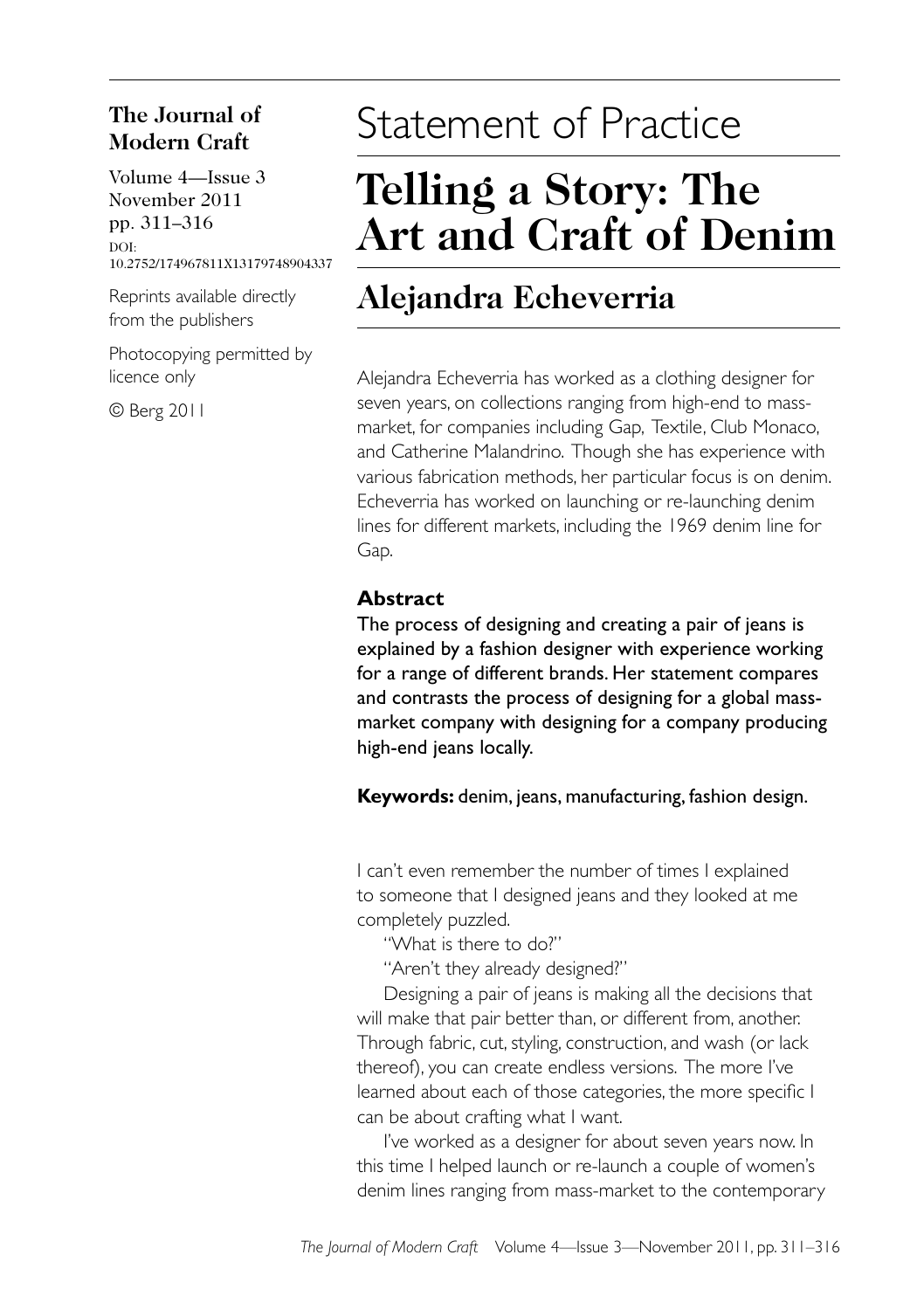premium market. I initially didn't think it would be very interesting to work with denim. It seemed very specific and I didn't want to be stuck doing just that. What intrigued me about it, though, is how it can tell a story. Looking at an old pair of jeans and how the indigo has worn down is finding little clues to how someone lives their life.

Since I started designing I've worked alongside many denim experts and asked many questions about how things worked and why. I also made a bunch of mistakes. I toured factories, mills, and laundries and watched how each step was done. Sometimes I did these steps myself to better understand them or to show someone exactly what I was looking for.

Working for a mass-market brand I was able to visit big factories, mills, and laundries in different parts of the world and see how each place does things differently and uses different techniques. Some factories are more automated and some do a lot more handwork. Automated machines are great if you're doing a traditional five-pocket jean (two scoop pockets in front, a coin pocket, and two back pockets). But if you're working on a design that has different style details, you're going to need more handwork. Different factories in different regions are better at this, and will come up with different ways to construct the same design, but you can find varying levels of automation anywhere, so the primary consideration (apart from price) is ensuring that the workers are skilled enough to do the job. Seeing and learning the techniques and tools used in different factories taught me a lot about what was possible and what I could modify to create different designs.

Working on smaller, high-end lines, I've done sampling and production more locally. I'm able to have more direct contact with the technicians and work with them to achieve a specific look or a new technique. It's possible to see garments faster and more often, make changes or correct things in the middle of the process, and keep moving forward. There can be more refinement in the production stages and more experimentation in the development stage.

At the beginning of each new season, I'll meet with representatives from different fabric mills and see what they're offering. Sometimes I'm looking for something specific or I'm just looking to be inspired by their new line. There may be a fabric that I'm excited about and I'll start to think about what sorts of fits and washes will work for it. Sometimes I may like certain aspects of a fabric but want to change it to a different shade or get a certain yarn character, finish, or hand feel.

I usually have an idea as to what silhouettes and mood I'm doing for that season and will be thinking of styling details to work with that. Even if it's a traditional five-pocket jean, the proportions will be updated. I'll make sketches to decide the shapes, placement, and angles of all the details and stitching (Figure 1). Simultaneously I'll be deciding on different construction techniques that I think will work to reinforce or flatter. The construction that is the strongest may not be the most comfortable. Sometimes I may need to make or see a mock-up trial to decide on the best option. I'll write down basic measurements and references for how I'd like the fit to be and work with a patternmaker to achieve this.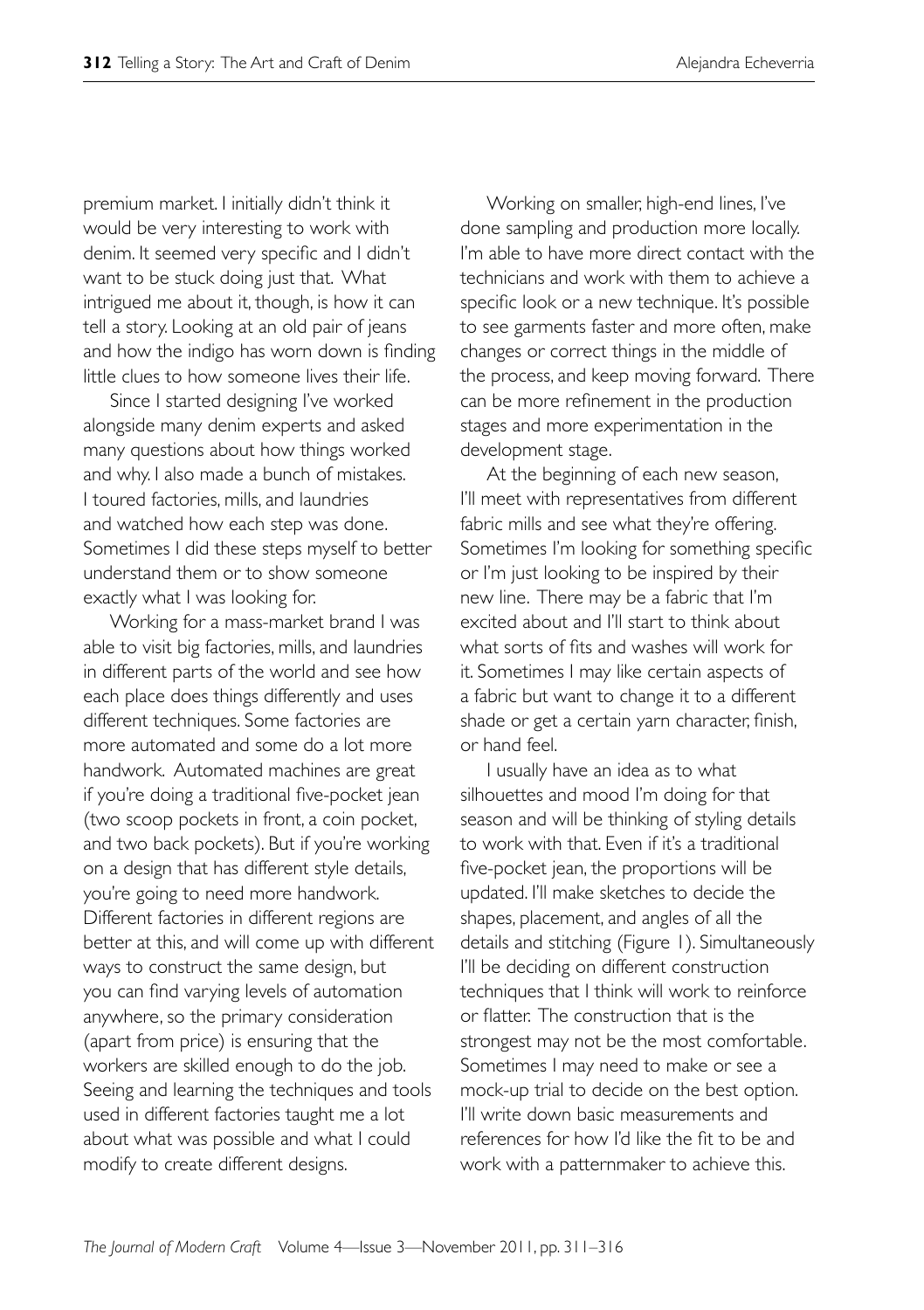

Fig I The tools of the trade: Echeverria's drafting table. Photograph: author.

When the sample garment is ready to be sewn, I'll create a guide first. What size and color threads? What should the placement of each stitch be, to accentuate or hide details? I'll work with local sewers on the construction and thread tension to create different effects or approaches that will work for different fabrics, sometimes making examples to pass to the factory for reference. Each factory has a sample room where they make prototypes before they go into bulk production. It's helpful to make samples at the factory and wash house where they are going to be manufactured, so they have the same sensibility, and also know how to duplicate the garment.

When it comes to the wash, the possibilities are endless. It can be based on a vintage jean that I want to duplicate or it can be a completely new look. Do I want to accentuate or hide the fabric characteristics? Clean and rinsed, or hand-sanded, tacked, twisted, baked, washed, bleached, tinted, ripped, etc. ... The amount of pressure applied while hand-sanding, the minutes it's washed for, the temperature it's baked at-all make a difference.

Once I get to see a complete first sample, I'll know where I want to make tweaks. I'll fit the sample to make sure it's flattering. that the leg shape is how I want it, and the details are in the right place. I'll also see how the garment reacts to normal wear. If it's going to ease up in certain areas, I'll adjust it accordingly. I may change the design details to create different illusions of fit, to make sure that things are sitting in the right place or to affect the look of the wash. Sometimes I'll work with the patternmaker to try new techniques for a specific fabric or silhouette. I'll make changes to the wash to make sure that the different details are in a good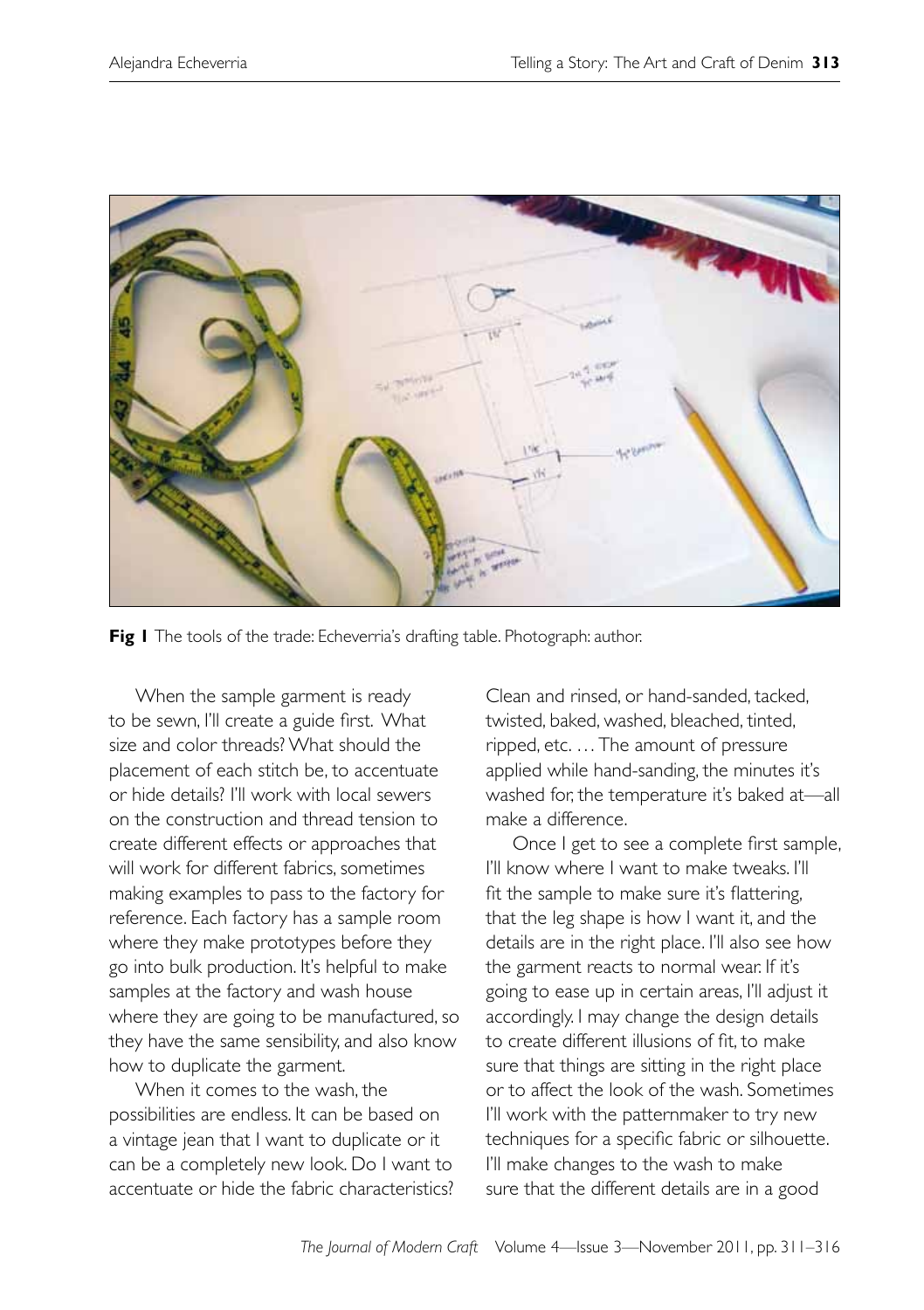

Fig 2 The finished product. Photograph: author.